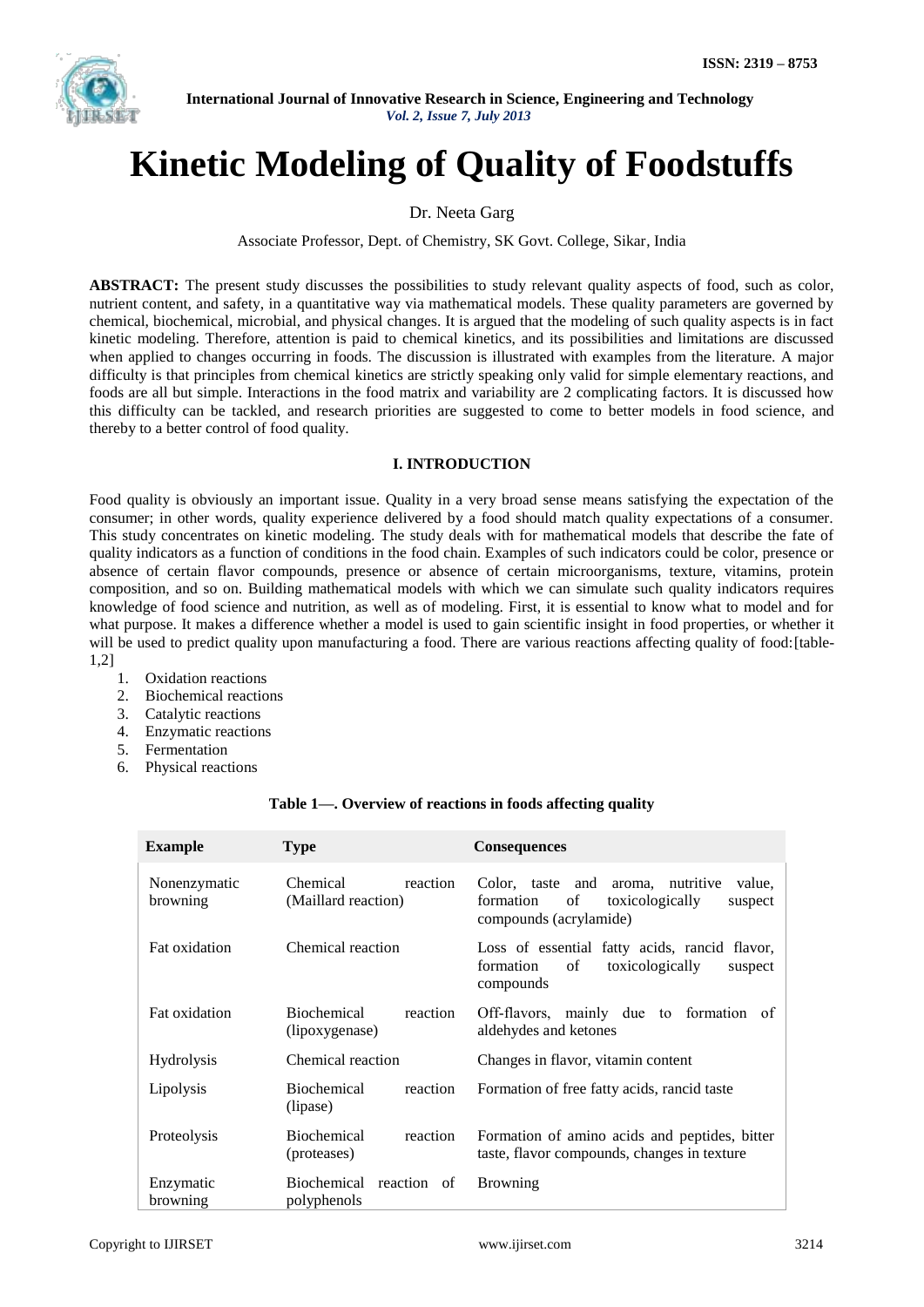

| <b>Example</b>         | Type                                         | <b>Consequences</b>                                       |
|------------------------|----------------------------------------------|-----------------------------------------------------------|
| Separation<br>Gelation | Physical reaction<br>Combination of chemical | Sedimentation, creaming<br>Gel formation, texture changes |
|                        | and physical reaction                        |                                                           |

|                 | Table 2—. Reactions of key components in foods                              |                                                                                           |
|-----------------|-----------------------------------------------------------------------------|-------------------------------------------------------------------------------------------|
| Component       | Reaction                                                                    | Consequences                                                                              |
| Proteins        | Denaturation                                                                | Gelation, precipitation, solubility,<br>inactivation of antinutritional factors<br>(ANSF) |
|                 | Hydrolysis                                                                  | Formation of peptides and amino<br>acids, texture changes                                 |
|                 | Deamidation                                                                 | Loss of charge and change in<br>reactivity                                                |
|                 | Maillard reaction                                                           | Crosslinking, loss of nutritional<br>value, browning                                      |
| Lipids          | Oxidation                                                                   | Loss of essential fatty acids,<br>rancidity                                               |
|                 | Fat hardening                                                               | Formation of trans fatty acids                                                            |
|                 | Hydrolysis (usually<br>enzymatically)                                       | Formation of free fatty acids,<br>leading to a soapy off-flavor                           |
| Mono- and       | Maillard reaction                                                           | Nonenzymatic browning.                                                                    |
| disaccharides   | Caramelization                                                              | Taste and flavor changes                                                                  |
|                 | Hydrolysis                                                                  | Sugar inversion                                                                           |
| Polysaccharides | Hydrolysis (enzymatically during<br>ripening, chemically during<br>cooking) | Softening of tissue, texture changes                                                      |
|                 | Physical interaction with other<br>components                               | Gelation, phase separation                                                                |
|                 | Gelatinization and retrogradation<br>of starch                              | Staling of bread                                                                          |
| Polyphenols     | Enzymatic polymerization                                                    | <b>Browning</b>                                                                           |
|                 | Interaction with proteins                                                   | Crosslinking, gelation                                                                    |
| <b>Vitamins</b> | Oxidation                                                                   | Loss of nutritional value                                                                 |

# **Table 2—. Reactions of key components in foods**

# **II. MODELING CHEMICAL REACTIONS**

Suppose we have a reaction between 2 molecules A and B, which yield 2 products P and Q: (1) The rate *r* is then defined as:

$$
r = -\frac{d[A]}{dt} = -\frac{d[B]}{dt} = \frac{d[P]}{dt} = \frac{d[Q]}{dt} = k[A][B]
$$
(2)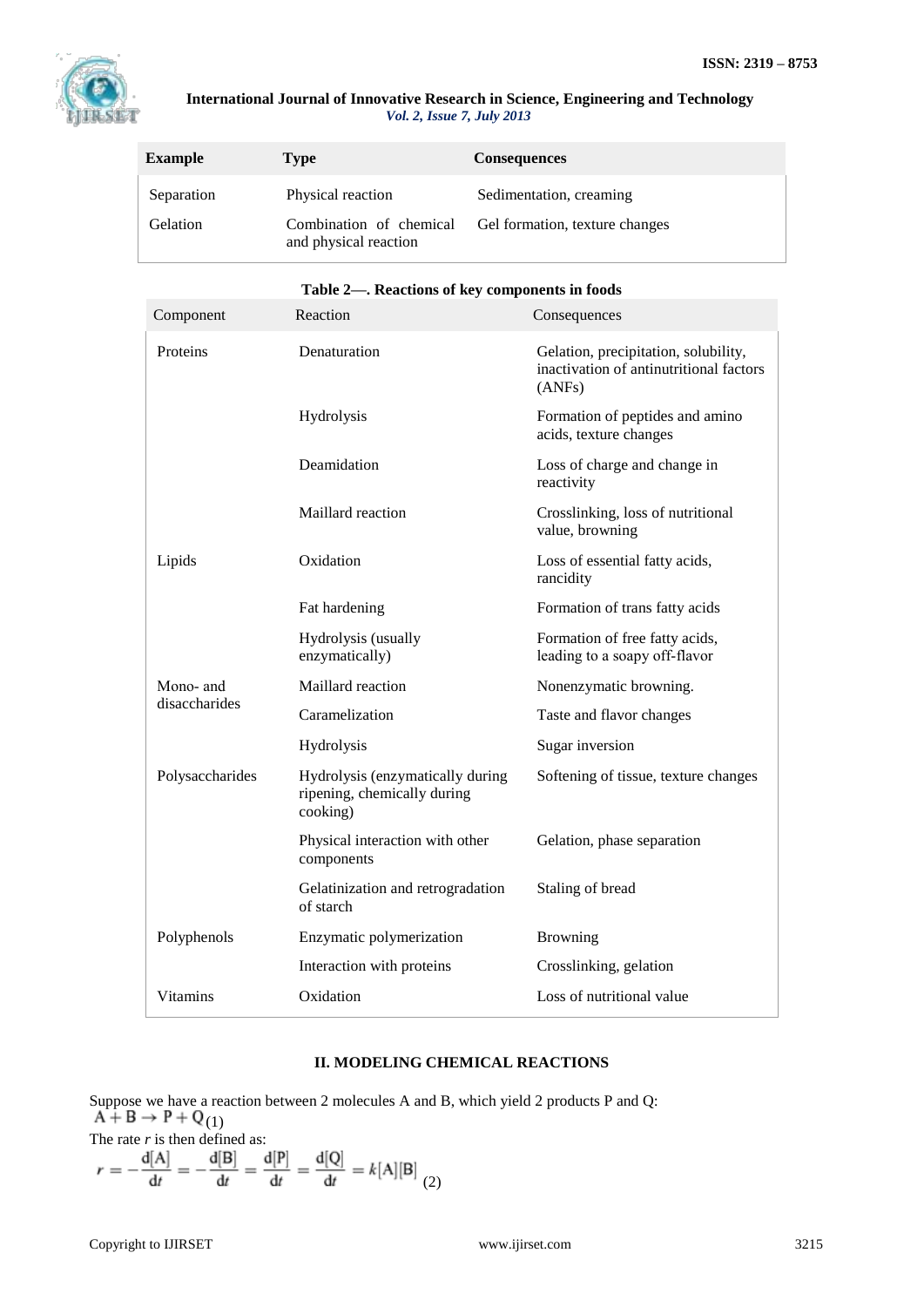

The proportionality constant  $k$  is the so-called rate constant. For molecules to react, they must first come together, and this happens via diffusion. If the encounter frequency is rate limiting, a reaction is called diffusion limited, which implies that the reaction itself takes place very rapidly. This is the case for acid-base reactions and radical reactions, for instance. The bimolecular rate constant for such a case is:

$$
k_{\text{dif}} = \frac{8 \cdot 10^3 RT}{3\eta} \quad (\text{dm}^3/\text{mol/s}) \tag{3}
$$

*R* is the gas constant (J/mol/K), *T* absolute temperature (K), η the viscosity of the solution (Pa s). If we take [Eq. 3](https://onlinelibrary.wiley.com/doi/full/10.1111/j.1541-4337.2007.00036.x#m3) as the measure for the fastest bimolecular reaction possible, it is found that for  $\eta=1$  mPas (viscosity of water at 20 °C)  $k_{dif}$ 10  $\times$  = 6.6<sup>9</sup> dm<sup>3</sup>/mol/s and at 100 °C  $k_{\text{dif}}$  = 3  $\times$  10<sup>10</sup> dm<sup>3</sup>/mol/s. These should be roughly the upper limits for *bimolecular* reaction rate constants in aqueous solutions at the temperature indicated. The effect of temperature on the encounter rate is incorporated via the effect of temperature on the viscosity of the solvent.

In most cases, however, the actual reaction step will be rate limiting rather than the encounter rate. Instead of using [Eq.](https://onlinelibrary.wiley.com/doi/full/10.1111/j.1541-4337.2007.00036.x#m2)  [2](https://onlinelibrary.wiley.com/doi/full/10.1111/j.1541-4337.2007.00036.x#m2) we move to the most simple equation possible, the so-called general rate law, which is for a single reactant at concentration *c*:

$$
r = -\frac{\mathrm{d}c}{\mathrm{d}t} = kc^n
$$
\n(4)

This differential equation is thus in the form of a power law expression, where  $n$  is the so-called order of the reaction. The equation reflects the dependence of rate  $r$  on concentration for just 1 component;  $k$  is again the reaction rate constant. The unit for *k* for a reaction having order *n* is  $(\text{dm}^3/\text{mol})^{n-1}/\text{s}$ . [Equation 4](https://onlinelibrary.wiley.com/doi/full/10.1111/j.1541-4337.2007.00036.x#m4) can be integrated with respect to time to obtain the course of the concentration as a function of time:

 $c^{1-n} = c_0^{1-n} + (n-1)kt$  for  $n \neq 1$  ((5a))  $c = c_0 \exp(-kt)$  for  $n = 1$  ((5b))

 $c_0$  is the initial concentration at  $t=0$ .

**[Figure 1](https://onlinelibrary.wiley.com/doi/full/10.1111/j.1541-4337.2007.00036.x#f1)** shows a decomposition reaction for dimensionless scales and varying order, using **[Eq. 5a](https://onlinelibrary.wiley.com/doi/full/10.1111/j.1541-4337.2007.00036.x#m5)** and **[5b](https://onlinelibrary.wiley.com/doi/full/10.1111/j.1541-4337.2007.00036.x#m6)**.



Decomposition of a component for a reaction having the same initial concentration and rate constant but a varying order *n.*

Quality changes are usually modeled by means of a zero-, 1st-, or 2nd-order reaction, From [Eq. 5a](https://onlinelibrary.wiley.com/doi/full/10.1111/j.1541-4337.2007.00036.x#m5) it follows that for  $n=$ 0 for a decomposition reaction:

$$
-\frac{\mathrm{d}c}{\mathrm{d}t} = k_{(6)}
$$

Integration leads to:

Copyright to IJIRSET www.ijirset.com 3216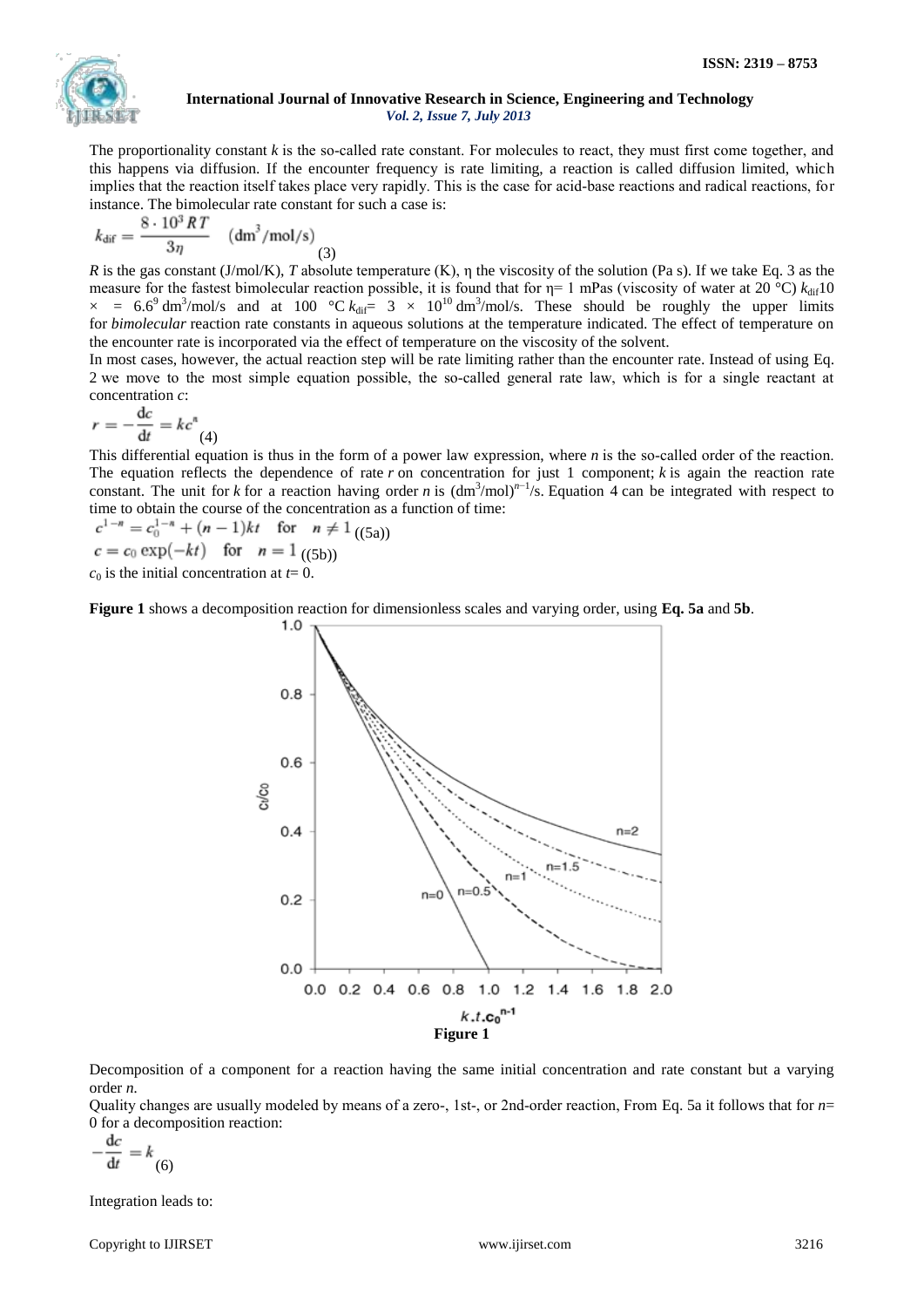

# $c = c_0 - kt(7)$

Zero-order reactions are rather frequently reported for changes in foods, especially for formation reactions when the amount of product formed is only a small fraction of the amount of precursors present, or for decomposition reactions where only a small amount of product is formed from a reactant. The reactant is then in such large excess that its concentration remains effectively constant throughout the observation period, and hence the rate appears to be independent of the concentration. A frequently reported example of a zero-order reaction is the formation of brown color in foods . see [Figure 2.](https://onlinelibrary.wiley.com/doi/full/10.1111/j.1541-4337.2007.00036.x#f2) Color is the quality indicator here.



Example of a zero‐order reaction reported for the nonenzymatic browning of whey powder .

The kinetics of Maillard-type browning is rather intricate, and it is just fortuitous that a zero-order reaction equation fits.

First-order reactions are also frequently reported for reactions in foods. The equations for a degradation reaction for  $n=$ 1 are:

 $dc$  $=kc$ <sub>(8)</sub>  $\overline{dt}$ 

Integration leads to:

 $c = c_0 \exp(-kt)_{(9)}$ 

(see also [Eq. 5b\)](https://onlinelibrary.wiley.com/doi/full/10.1111/j.1541-4337.2007.00036.x#m6). Frequently, the logarithmic form is used instead of the exponential equation:

 $\ln c = \ln c_0 - kt(10)$ 

The nonlinear [Eq. 9](https://onlinelibrary.wiley.com/doi/full/10.1111/j.1541-4337.2007.00036.x#m10) is thus transformed into the linear [Eq. 10.](https://onlinelibrary.wiley.com/doi/full/10.1111/j.1541-4337.2007.00036.x#m11) An example of a food-related 1st-order reaction is shown in [Figure 3.](https://onlinelibrary.wiley.com/doi/full/10.1111/j.1541-4337.2007.00036.x#f3)



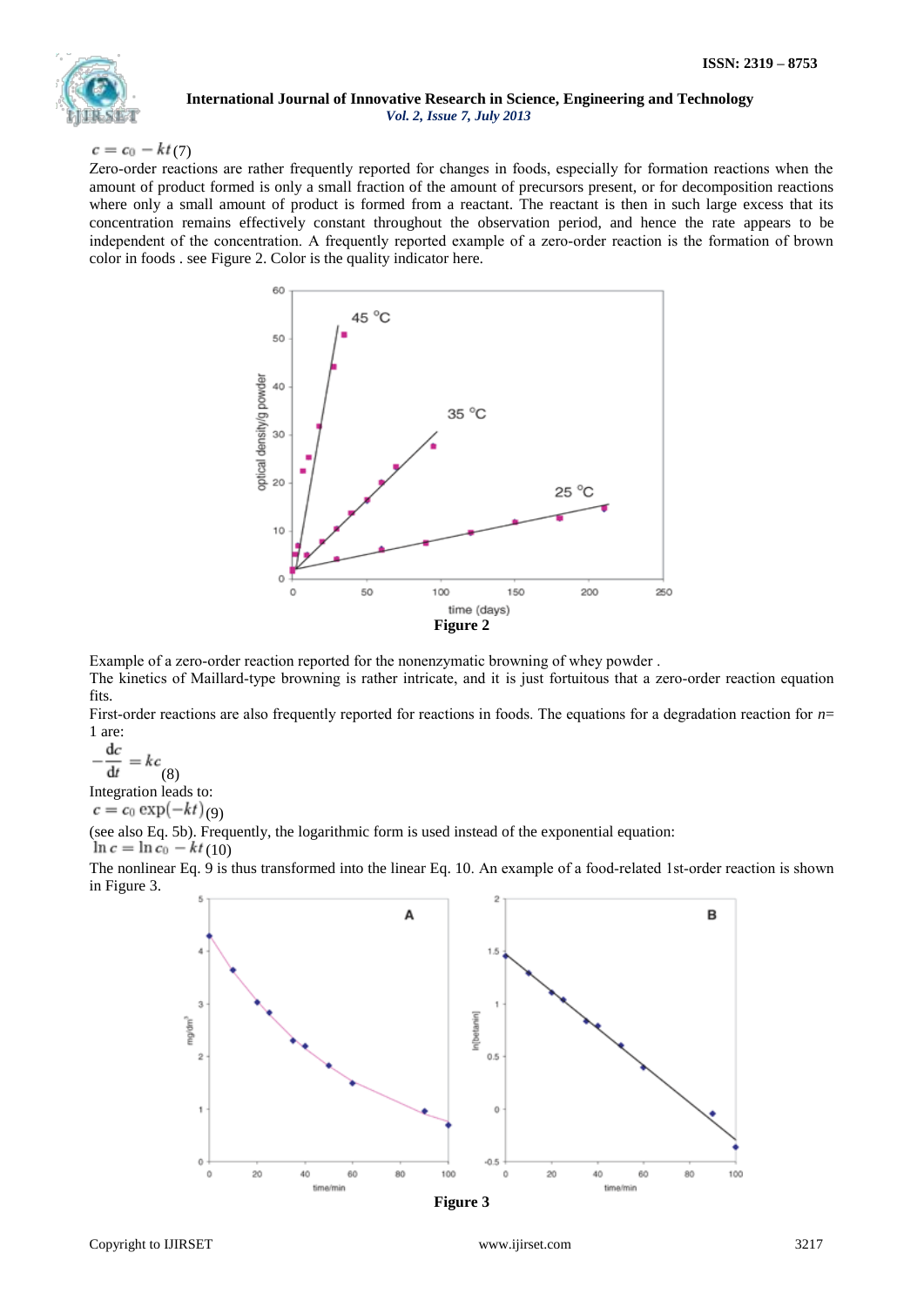

Example of a 1st-order reaction for the degradation of betanin at 75 °C. (A) Untransformed concentration and the fit according to a 1st-order reaction, **[Eq. 9](https://onlinelibrary.wiley.com/doi/full/10.1111/j.1541-4337.2007.00036.x#m10)** and (B) log-transformed data fitted by a linear line according to **[Eq. 10](https://onlinelibrary.wiley.com/doi/full/10.1111/j.1541-4337.2007.00036.x#m11)**. The equation for a 2nd‐order reaction, *n*= 2, is:

$$
-\frac{dc}{dt} = kc^2
$$
  
Integration leads to:  

$$
c = \frac{c_0}{1 + c_0kt}
$$
  
In its linearized form it  

$$
\frac{1}{c} = \frac{1}{c_0} + kt
$$
 (13)

reads:

Second-order reactions are sometimes reported for changes of amino acids involved in the Maillard reaction.



Lysine loss in milk heated at 160 °C plotted as 1/[lysine] compared with time according to a 2nd-order model (drawn line).

Second-order kinetics is reported in the food science literature not as frequently as one might perhaps expect. A likely reason is the following. If we take [Eq. 1](https://onlinelibrary.wiley.com/doi/full/10.1111/j.1541-4337.2007.00036.x#m1) and suppose that one of the reactants, say B, is present in excess, it follows that:

$$
-\frac{d[A]}{dt} = k[A][B] = k'[A]_{(14)}
$$
  
k' = k[B]<sub>(15)</sub>

*k*' is called a pseudo 1st-order rate constant, which is constant as long as [B] does not change notably. This goes to show that the experimentally observed kinetics of a reaction does not necessarily correspond to the actual mechanism. Therefore, stochastic models are introduced, such as for a 1st-order model:

 $c = c_0 \exp(-kt) + \varepsilon_{(16)}$ 

The symbol  $\varepsilon$  reflects the error, or uncertainty, involved. In [Eq. 16](https://onlinelibrary.wiley.com/doi/full/10.1111/j.1541-4337.2007.00036.x#m17) it is an additive model.

Modeling temperature dependence of chemical reactions

Arrhenius' law was empirically derived to describe the temperature dependence of simple chemical reactions. It has proven to be very worthwhile in chemical kinetics. It relates the rate constant *k* of a reaction to absolute temperature *T*:

$$
k = A \, \exp\left(-\frac{E_a}{RT}\right)_{\text{(17)}}
$$